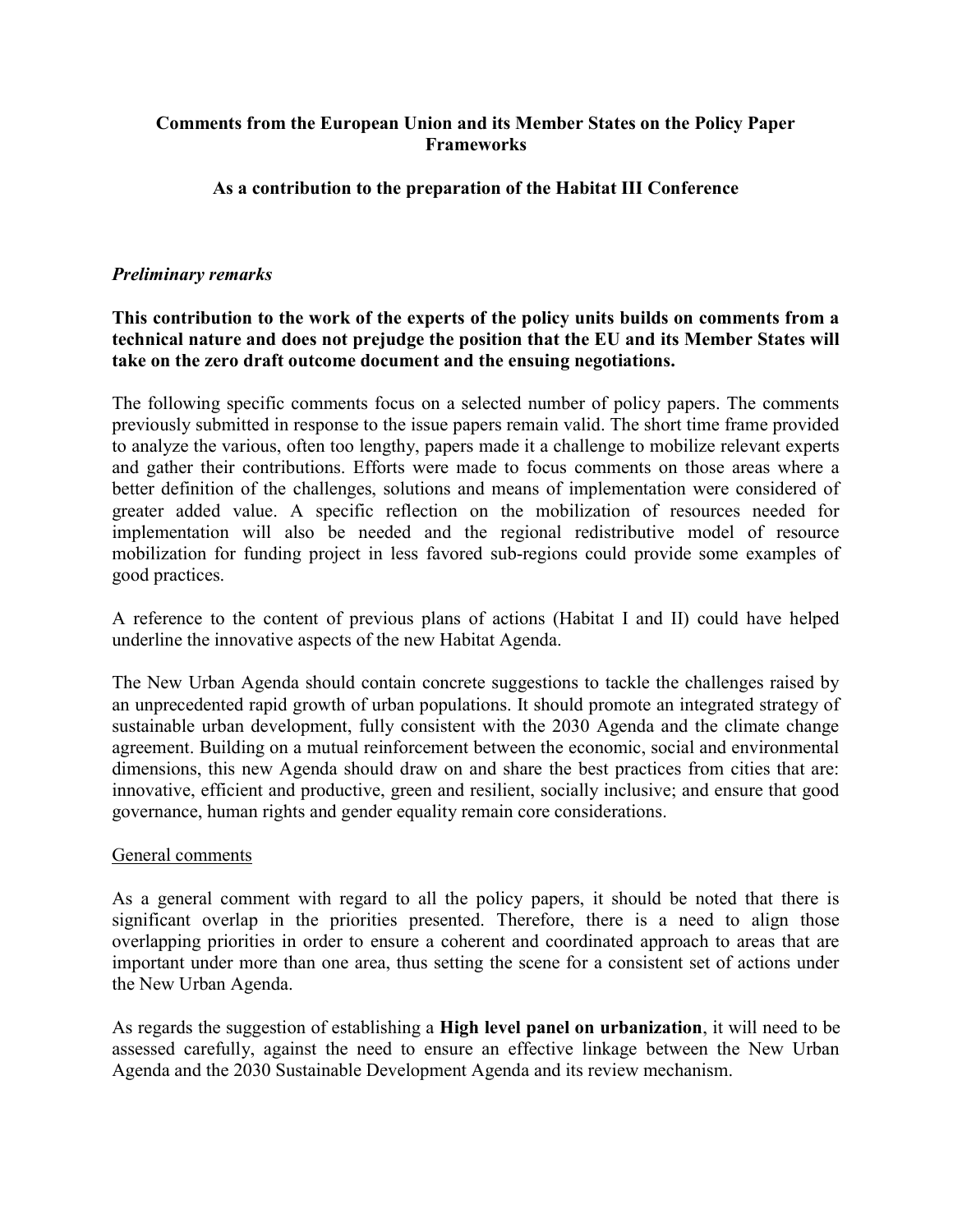# 1 THE RIGHT TO THE CITY AND CITIES FOR ALL

The right to adequate housing is recognized in international instruments. Despite global recognition of the importance of adequate housing, as part of the right to an adequate standard of living and to human welfare, almost a billion people live in slums and more than a hundred million are homeless. With increasing urbanization we are facing growing challenges, including rising inequalities, poverty, migration trends, etc.

The Habitat III Conference presents the opportunity to further discuss and more importantly, further elaborate, concretize and give meaning to the commitment to provide adequate housing within the 2030 Agenda.

The report of the Special Rapporteur on the right to adequate housing as a component of the right to an adequate standard of living highlights these important developments, which will also guide our discussions in the preparations for the Habitat III Conference. Policy Paper number 1 makes the case for the Right to the City without clearly explaining what such a right would entail. It is not clear whether, in so doing, it draws on the work of the UN Special Rapporteur.

A more systematic reference to various principles flowing from human rights (rights to information, participation, transparency, accountability, redress, empowerment, equality & nondiscrimination etc.) which broadly contribute to the realization of sustainable development would have been helpful.

In addition to the effects of spatial segregation or gentrification, the effects of informal settlements on spatial planning should be taken in account. They go hand in hand with social inclusion, which explains overlaps with the related Policy Paper Framework. Ways to foster public participation in the design and implementation of policies could be more strongly explored and documented. Access to public spaces and the focus on vulnerable populations and the issue of safer cities, especially for women and vulnerable groups, while rightly making the link with root causes such as social inclusion, do not encompass other important policies that should be sensitive to the local context,.

The mainstreaming of the human rights dimension should guide the definition of priorities and recommendations, not only on housing, social inclusion and governance but also in other areas including access to services and infrastructures or decent work.

# 2 SOCIO-CULTURAL URBAN FRAMEWORK

The shaping of an inclusive socio-cultural urban framework is connected to a large extent to the rights based approach supported in Policy Paper Framework 1 and the general concern of good governance and participation in the design and implementation of policies.

Among specific aspects to tackle, integration of migrants and refuges and the promotion of culture as a driver of social inclusion and cohesion, are key.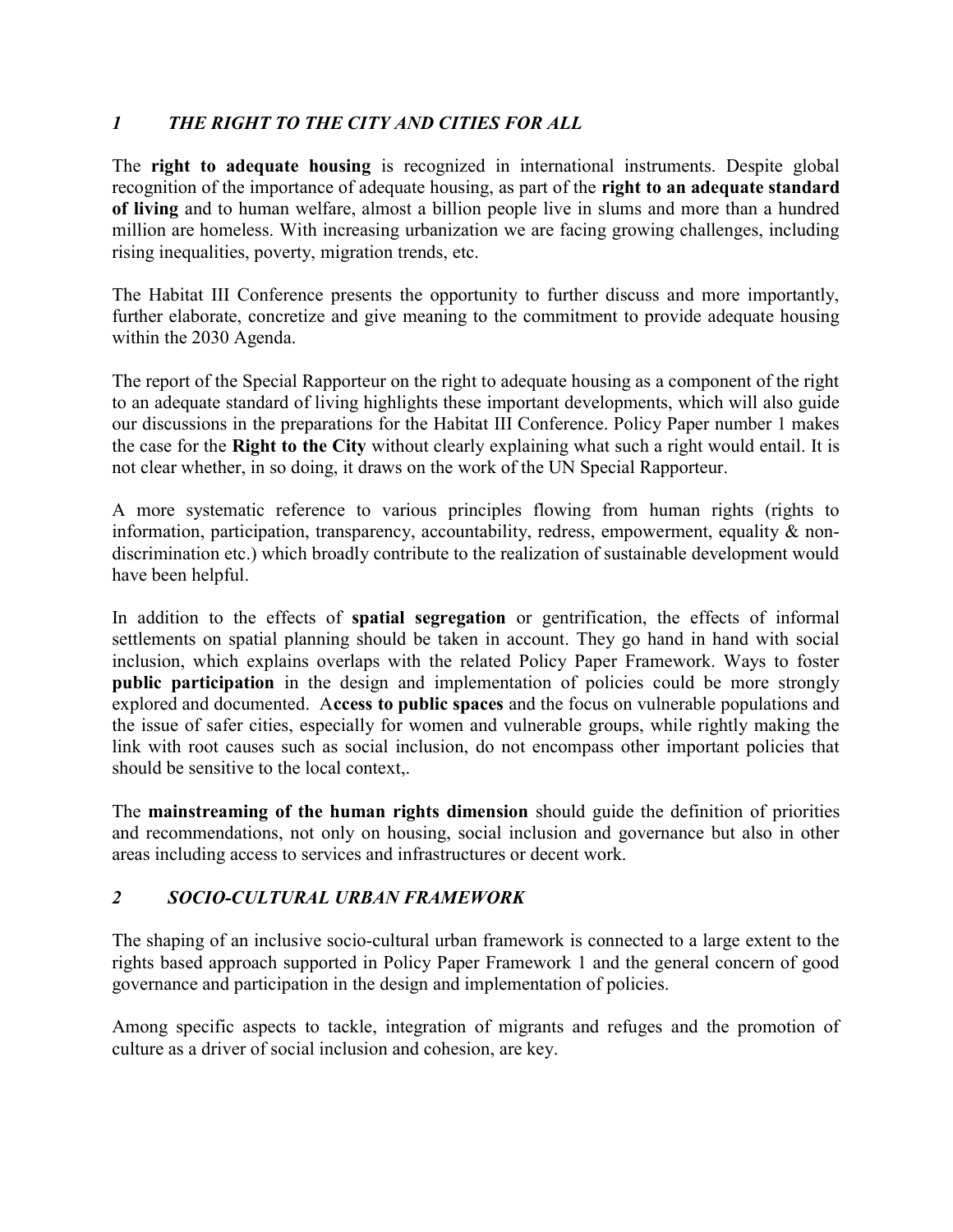Social inclusion will benefit from the respect towards the diversity of cultures, without giving up on fundamental human rights, such as freedom of expression, equal rights for women and men, non-discrimination, etc. and on the objective of universal access to quality basic services, and taking into account the "genius loci". In pursuing the objective of making cities more inclusive achieving the "people-planet-prosperity" nexus, digital communication should be considered as an accessible means.

The concept of preservation of cultural heritage should be completed with the documentation, conservation and valorization dimensions. Moreover, it is important to include the need to protect the natural, environmental and cultural resources not only in the cities but also in their vicinity. The role of educational institutions and universities and research centers, including as observatories of the urban landscape and the urban context, places of encounter, productivity and employment, should be mentioned.

# 3 NATIONAL URBAN POLICY

Good urban governance is enabled by a legal and policy framework at central level (national urban policy) that both enables local authorities to effectively implement national urban policies and empowers them as policy makers benefiting from a sufficient level of autonomy in decisionmaking in accordance with the principle of subsidiarity. The resulting multi-level governance system requires political will from all echelons of government. Inter-municipal co-ordination typically requires support from higher levels of government.

There has been increasing attention in recent years to the benefits of governing cities as functional economies rather than administrative units. The Functional Urban Areas method, applied in the framework of the European Union's regional development, rely on collaborative place-based approaches that allow for a closer relationship between territories and their economic base, which can combine planning and development policies.

Besides the challenges identified by the Policy Unit, a NUP, in order to respond adequately to the challenges and opportunities of urbanisation, should support urban poverty reduction and promote the role of cities in sustainable development. However, there is often a lack of information both at national and local on urban poverty, so that comprehensive studies are required in order for this complex issue to be addressed in a NUP.

When developing the NUP, it is suggested to adopt both qualitative and quantitative analysis methods to conduct adequate and effective assessment of the status quo, which should cover several areas.

Defining the scope of a NUP and achieving co-ordination across sectorial policies needs to be underlined as highly important. NUPs need to provide the structure for coordination among ministries to ensure a multi-sectoral approach for cities, and support cooperation between national and local governments to allocate the necessary resources for public and private interventions.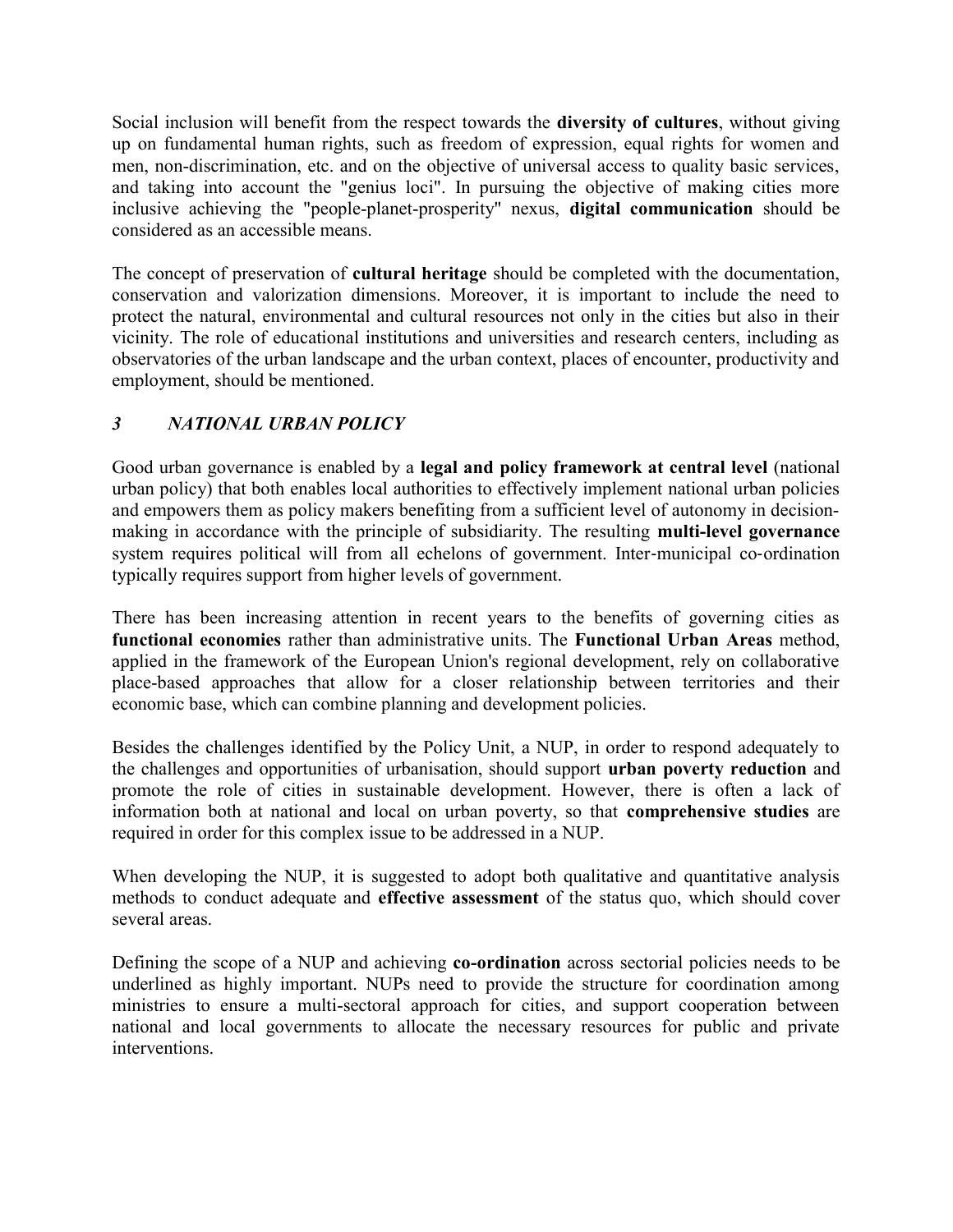In addition to the suggested indicators, additional key criteria could be: ensuring the use of spatial planning tools; preparing holistic land management; protecting public space and cultural and natural heritage conservation/restoration and rehabilitation. In addition, instead of "increasing local fiscal space" it is important to clearly define the local fiscal space.

Besides the financial and legislative capacity, policy priorities should be defined keeping in mind a realistic interpretation of the institutional capacity, including an assessment of the technical and managerial skills of the existing human recourses, and of the understanding of the national leaders and decision makers and other stakeholders on the role and value of sustainable urban development.

We fully agree on the transformational character of the process leading to the NUP (not only the product) and support most of the priorities suggested, including connectivity among cities, urban, peri-urban and rural interaction (including management of ecosystem services) and the need for support from the central government.

NUPs should also focus on the need to define clear financial mechanisms to facilitate national and local authorities' access to financial resources; to attract domestic and foreign direct investment; to establish and improve revenue generation and collection systems at sub-national level; and to engage in a transparent and productive way with the private sector. There is also a need to develop and implement monitoring and evaluation mechanisms (including disaggregated data) to monitor progress and to document impacts of NUPs. This includes the need of expanding and updating the information of the national and local cadastre.

Key recommendations for action should aim at "integrated sustainable urban development".

While coordination across all governments' departments/sectors, and between national and local government and other relevant stakeholders/institution (including the academia and utilities providers) is highly important, this coordination is much more than the sharing and exchange of information. It implies an integrated approach to decision-making so that each sector reinforces other sectors within and across different departments. Another asset for success is the existence of a good leadership within the national and local governments, aware of the short and long term benefits of sustainable urban development.

This includes in particular support national governments in developing institutional (governance, administrative organization, human resource development) and financial reforms to support the development and implementation of a NUP. In particular, support is needed to promote well-structured partnerships with multiple stakeholders (private sector, other levels of government, civil society, local communities) in decision-making and participatory planning.

Support is also needed in the establishment of proper land management and planning systems, as they are critical to establishing the conditions necessary to improve security of tenure and more effective implementation of local planning laws and investments in services. The development and implementation of a national and municipal geographic information system, for instance, and the effective coordination of institutions involved in urbanization and the provision of infrastructure are key assets.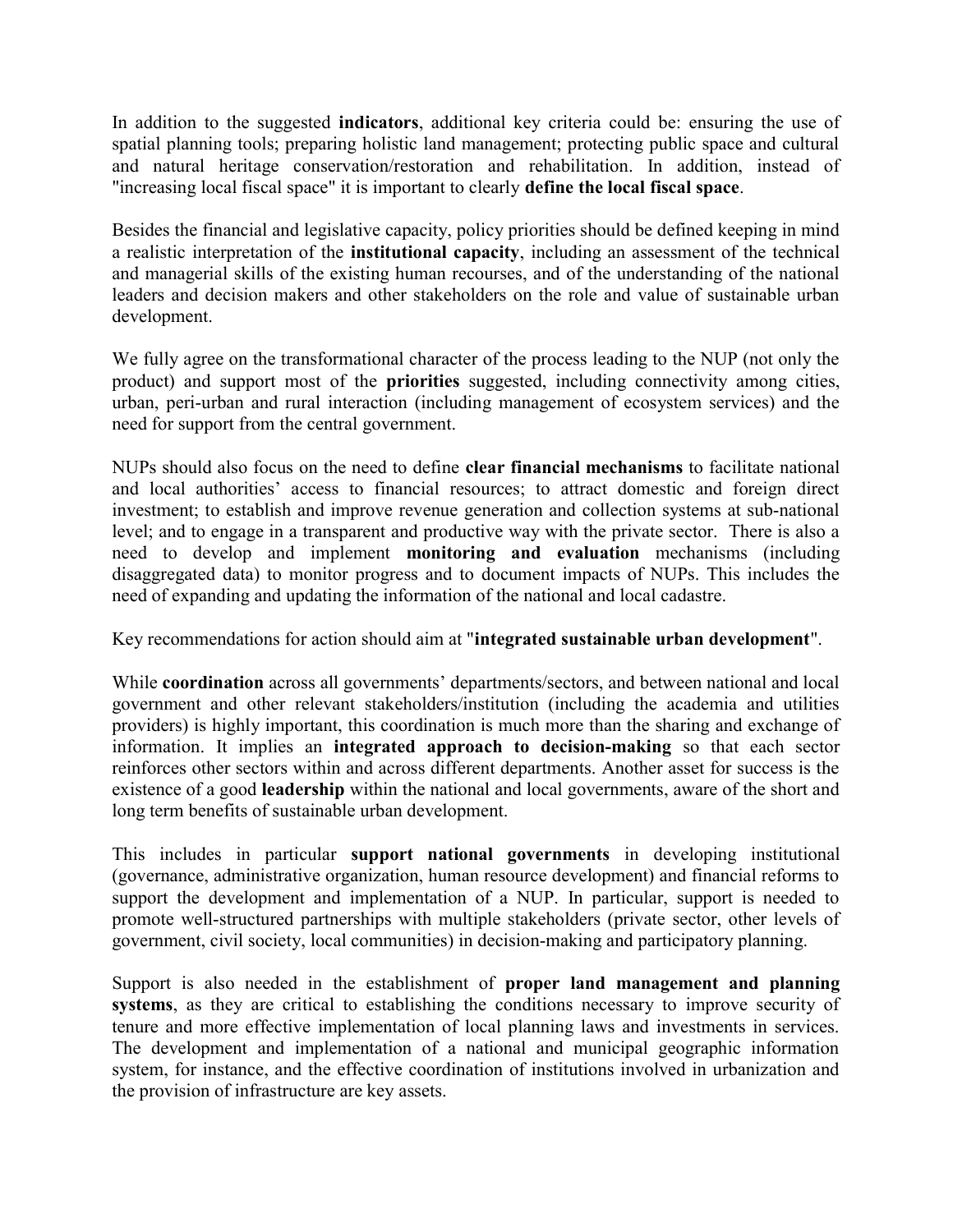NUPs also foster economic activities and employment opportunities, along with equity and social integration in order to improve global living conditions of citizens, and to promote inclusive and sustainable economic growth for all.

We agree on the recommendations on financial resources. Transparency in budgetary processes should be added. The adoption of a clear and transparent policy and legal framework for public-private partnerships, in order to leverage private sector investments, is necessary. Key is also the establishment or update of national and local cadastres that brings together physical and fiscal information pertaining to the land of all the main cities.

## 4 URBAN GOVERNANCE, CAPACITY AND INSTITUTIONAL DEVELOPMENT

For local governments dealing with sustainable development on the ground, the New Urban Agenda cannot be separated from the 2030 Agenda, particularly SDG11. Local governments have a number of particular characteristics: a) proximity to citizens; b) link to a geographical area; c) flexibility and responsiveness; d) ability to promote citizen participation. This gives them the potential to play a unique role in the implementation of the New Urban Agenda.

Political commitment to the value of localization is needed in the design, implementation and monitoring stages of all international agendas. Policies/actions proposed in the New Urban Agenda should follow a territorial approach that takes into account the broader regional context (peri-urban and rural areas). Affirming the centrality of urban development in the growth policies is also an important objective, currently included in the European structural policies and new forms of associations, possibly differentiated by area, can result from a review of procedures and performances of metropolitan and municipal areas. The establishment of metropolitan cities as a new level of local government can be seen as an opportunity to reform the administrative systems and adapt tasks, while ensuring an effective use of resources to respond to people needs.

Good governance at local level is necessary to achieve sustainable urban development and equitable outcomes. Good urban governance is enabled by various factors: First, a legal and policy framework, with accompanying financial resources at central level that both enables local authorities to effectively implement national urban policies and empowers them as policy makers benefiting from a sufficient level of autonomy in decision-making in accordance with the principle of subsidiarity. The resulting multi-level governance system requires political will from all echelons of government. Consultations and other forms of inclusion and commitment bringing together local institutions and private actors should also be promoted.

Second, the quality of local governance is also related to the way Local Authorities manage and implement public policies and services on the basis of local policy-making processes and interactions with other public institutions, citizens and private sector and through the allocation of available resources. Both at political and technical level, a sufficient level of capacity has to be in place to ensure efficient, accountable and transparent implementation of these local policies. Effective programming tools for managing urban governance in a strategic way are also necessary to integrate various roles, financial sources and institutional dynamics that can promote economic development. The topic of open data policies could be further developed, including with reference to new forms of collaborative governance.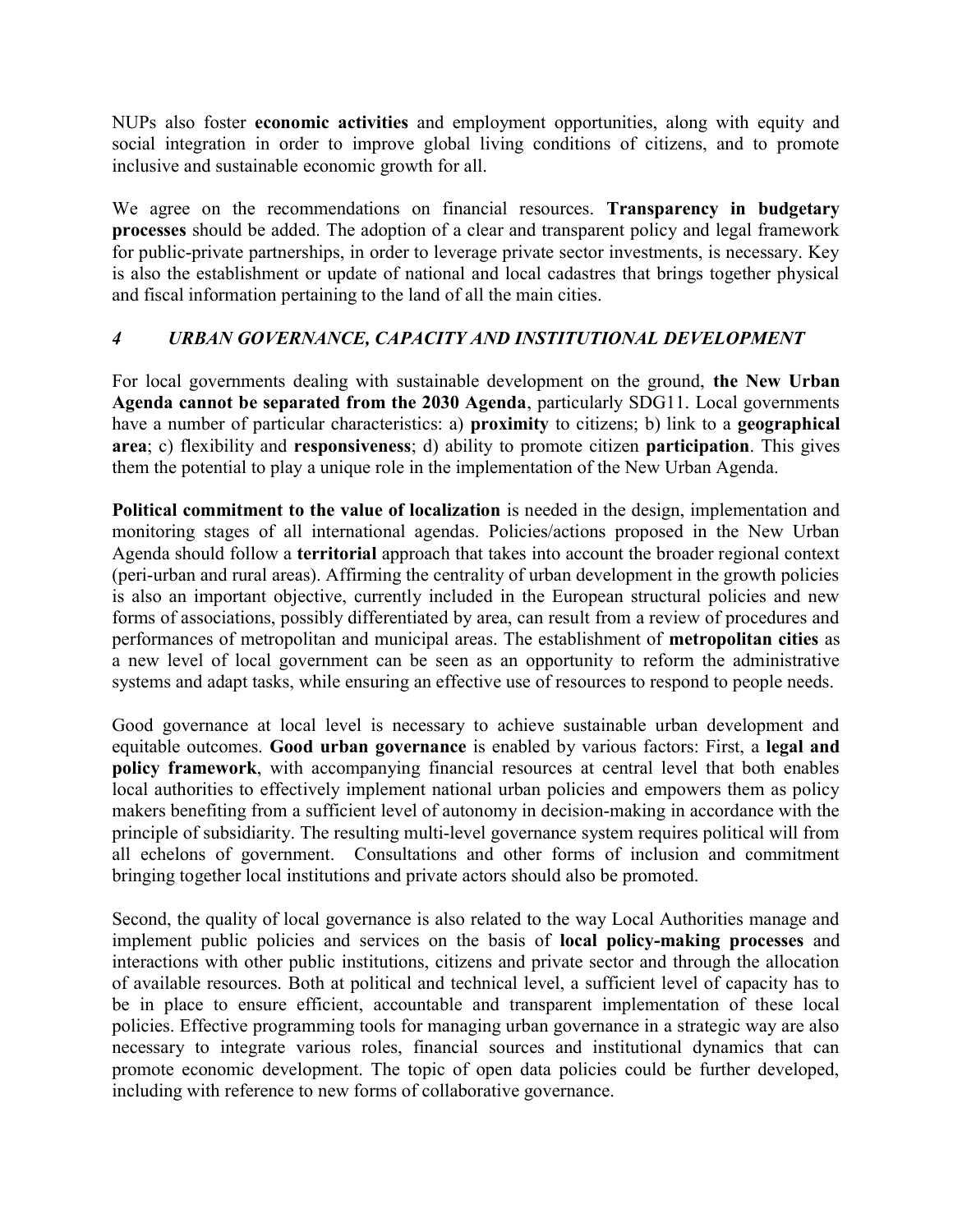Special attention should be paid to land access as a pre-requisite to sustainable urban development. Urbanization has a profound effect on land values, so it is important to ensure that municipal finance can benefit from the increased values of land in order to be able to finance services and facilities. Therefore, improving the administrative ability of Local Authorities to register land rights is important for the effective and efficient management of urban land (cadastres, urban property registers). Improving urban land will open property markets. Property and transactions will become more transparent and fiscally taxable, increasing fiscal capacities of Local Authorities, which is a prerequisite for developing urban infrastructure and improving overall quality of life.

## 6 - URBAN SPATIAL STRATEGIES

We agree with the comments provided by the Policy Unit on the definition of spatial planning, but consider this definition not complete and comprehensive. Spatial Planning, in fact, should be considered not only as a decision-making process that "aims at facilitating and articulating political decisions and actions that will transform the physical and social space and affect the distribution and flows of people, goods and activities". Spatial planning should be seen as a coordinated system of methods, approaches, practices and policies used by the public and private sector to influence and affect the distribution and organization of people and activities in spaces of various scales. Spatial planning is at the same time a scientific discipline, an administrative technique and a policy developed as an interdisciplinary and comprehensive approach directed towards a balanced regional development and the physical organisation of space according to an overall strategy. The social and revenue generation aspects of land planning and management is also not to be neglected. Spatial planning gives geographical expression to the economic, social, cultural, ecological and environmental policies and needs of society.

It is also suggested to include the cultural and ecological dimensions amongst the contributions of spatial planning mentioned, by saying that spatial planning contributes to "economic growth, social and cultural development and ecological and environmental sustainability and resilience". Spatial planning could be instrumental to influence the urban capacity of our cities to design sustainable and climate resilient cities in the (near) future.

The understanding of local leaders and decision makers and other stakeholders of the role and value of urban planning for local development is critical to support effectiveness in spatial planning. This participatory approach must be integrated with the establishment of transparent and appropriate institutional and legal frameworks. Urban design and a collaborative approach can play an important role in spatial planning. It works as a tool for research, debate and decision making and search for alliances.

Greater attention should be paid to the promotion of good multi-level urban governance, as a key ingredient to enable the development and implementation of plans that promote wellmanaged, economically prosperous, socially inclusive, safe and resilient, as well as resourceefficient and environmentally sustainable cities. Urban governance can be improved by strengthening or building the capacity of local authorities in integrated planning and management; creating a shared knowledge basis; developing effective, accountable, transparent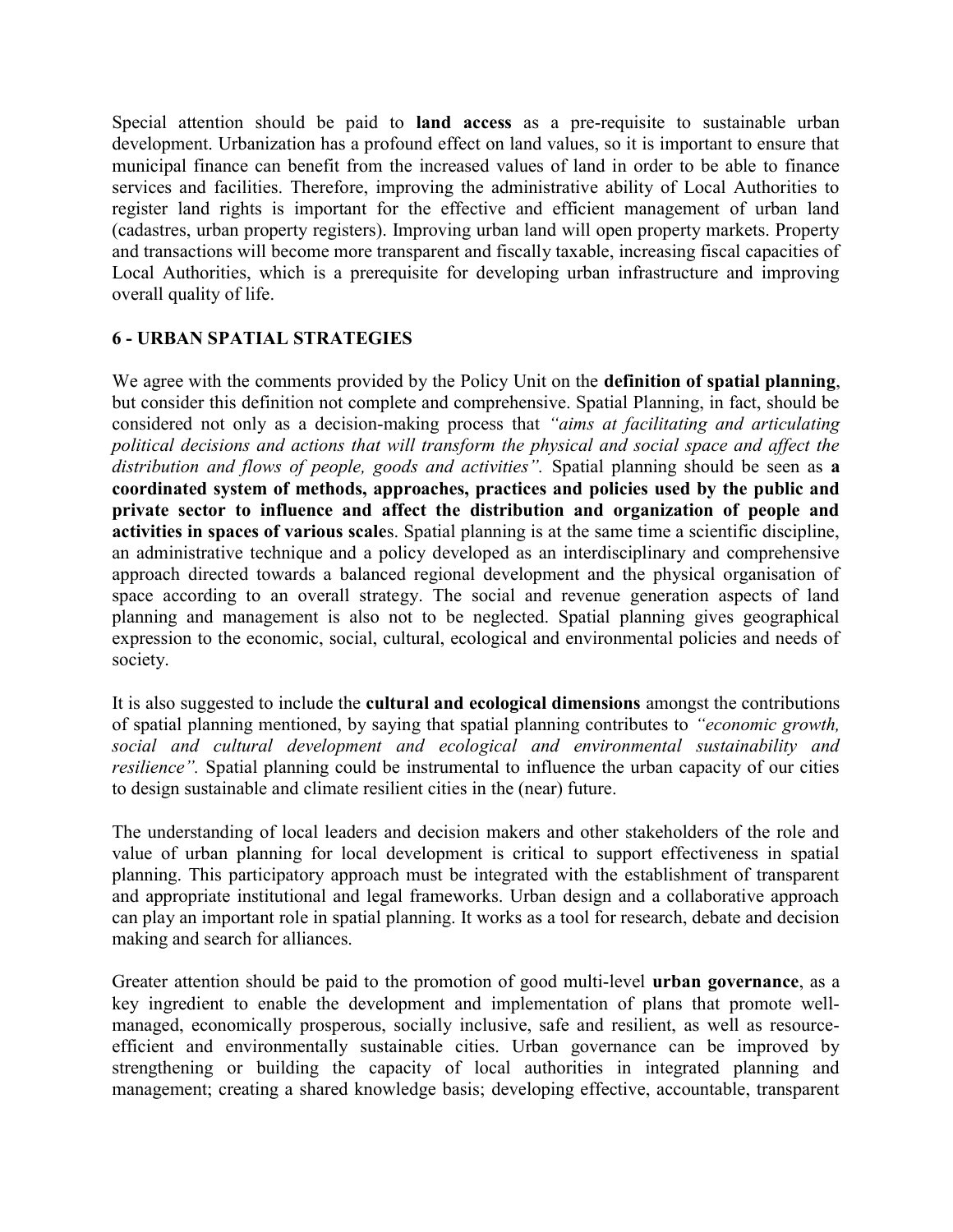institutions; and by ensuring inclusive and participatory decision making. In addition, policies should be based upon scenario planning and forecasting instead of reacting to occurring events. Insight in the long-term effects of different trends (such as demography and economic development) on the physical environment can create more robust spatial policies.

Areas such as land use and tenure rights, access to basic services and network infrastructure (including urban mobility and solid waste management), access to public and green spaces, promotion of resilient, safe and inclusive cities are central. This integrated approach seeks to promote innovative, productive, green, compact, resilient and inclusive cities. Renewed focus is also proposed to be put on ecosystem services including food production; the technical, administrative and legal work concerning slum upgrading/prevention and social housing; as well as the protection and management of natural and cultural heritage, which help conserve regional and local identities and cultural diversities.

Clearly defined financial mechanisms should facilitate local authorities' access to financial resources; attract domestic and foreign direct investment; establish and improve revenue generation and collection systems at sub-national level; and engage in a transparent and productive way with the private sector. The need of developing and implementing monitoring and evaluation mechanisms to monitor progress and document impacts of spatial plans should also be highlighted. This includes the need of expanding and updating the information of the local authorities' cadastre.

Support should be provided to local authorities in developing coherent and implementable urban management tools and parameters (i.e., spatial plans, regulations), in order to provide the territorial framework within which governance tax and fee collection, infrastructure provision, environmental management, and service provision are prioritized and implemented.

The creation of a municipal cadastre or, if already in place, the expansion and updating of its information, as it is a prerequisite to update the properties' value within the municipal jurisdiction, to increase municipal revenues, and promote the participation of the private sector. The definition of land tenure needs to cover with more emphasis topics related to slum upgrading and prevention, land regularization and titling, including the need of developing and implementing integrated, gender-sensitive, methodologies to address these complex issues. More emphasis needs to be put on the linkages between land tenure and climate change, in particular on how resilience can be integrated in urban planning; and on how adaptation can be mainstreamed in land policies and building standards

The proposed definition of Urban-rural linkages is too focused on the function of rural and peri-urban areas as a suburban trading area for the cities, for food production and resource conservation. Rural and peri-urban development involves a wide variety of spatial trends, schemes and influencing factors. The definition does not consider the different dynamics that occur in the rural-urban relationship in densely populated regions and in sparsely populated regions.

Supporting positive economic, social and environmental links between urban, peri-urban and rural areas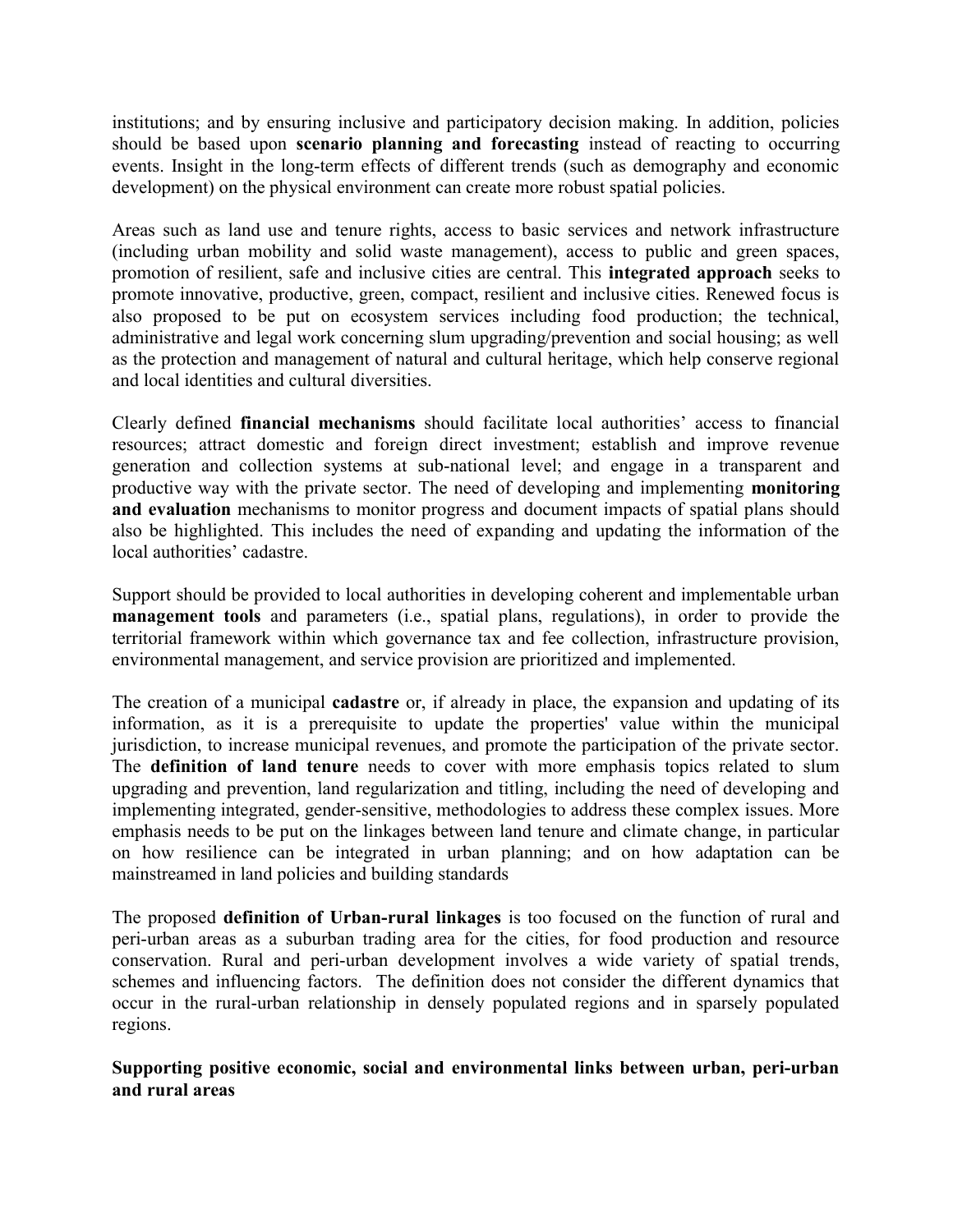While all the recommendations provided on this topic are valid, it should be pointed at that, in order to support positive links between urban, peri-urban and rural areas, it is essential to formulate and successfully implement regional development concepts in partnership-based collaboration. National and regional developing planning need to take renewed and innovative steps in order to satisfy housing, basic services, socio-economic and infrastructure demand from specific social groups (i.e., social housing, "compact city" approach, food production, creation of development corridors in relatively urbanised areas). For instance, spatial planning can support the developers and private sector to expand their offer, and cater for the emerging segments of society, contributing for instance to housing for the poorest. Spatial planning must take into account the functional urban area and/or metropolitan vision, including territories, which provide opportunities or risks beyond the administrative boundaries of cities and building on urban/rural linkages.

Local authorities need support to shift the approach of informal economy, identifying ways to improve services delivery (i.e., water supply and waste collection) while generating employment. Also, it is necessary to promote decentralised polycentric development in rural areas, through access to new information and communications technologies; good infrastructure facilities; and the establishment of stable and secure socio-economic conditions.

### Access to safe, inclusive and accessible green and public spaces

In addition to the recommendations, we would suggest the inclusion of the followings:

- Foster participation with professionals, city administrators and interested citizens not only for green and public spaces development and implementation, but also for creating innovative arrangements for service delivery and for their operation and maintenance. For instance, local authorities needs support in implementing public-private partnerships (PPP) for the design, management and maintenance of green and public spaces, including municipal parks gardening, parking lots, public sanitary facilities, and waste collection.

- Mainstream security and crime prevention in urban planning, making this a priority in the agendas across municipal departments, in combination with coordinated policy and action in spatial planning, transport and urban design. For instance, integrate transport and social infrastructure (i.e., libraries, schools, public spaces water and sanitation), in order to address issues of accessibility, inclusiveness and security.

#### Spatial planning and land

In addition to the recommendations, we would suggest the inclusion of the followings:

- Support local authorities in establishing proper land management and planning systems, as they are critical to establishing the conditions necessary to improve security of tenure and more effective implementation of local planning laws and investments in services.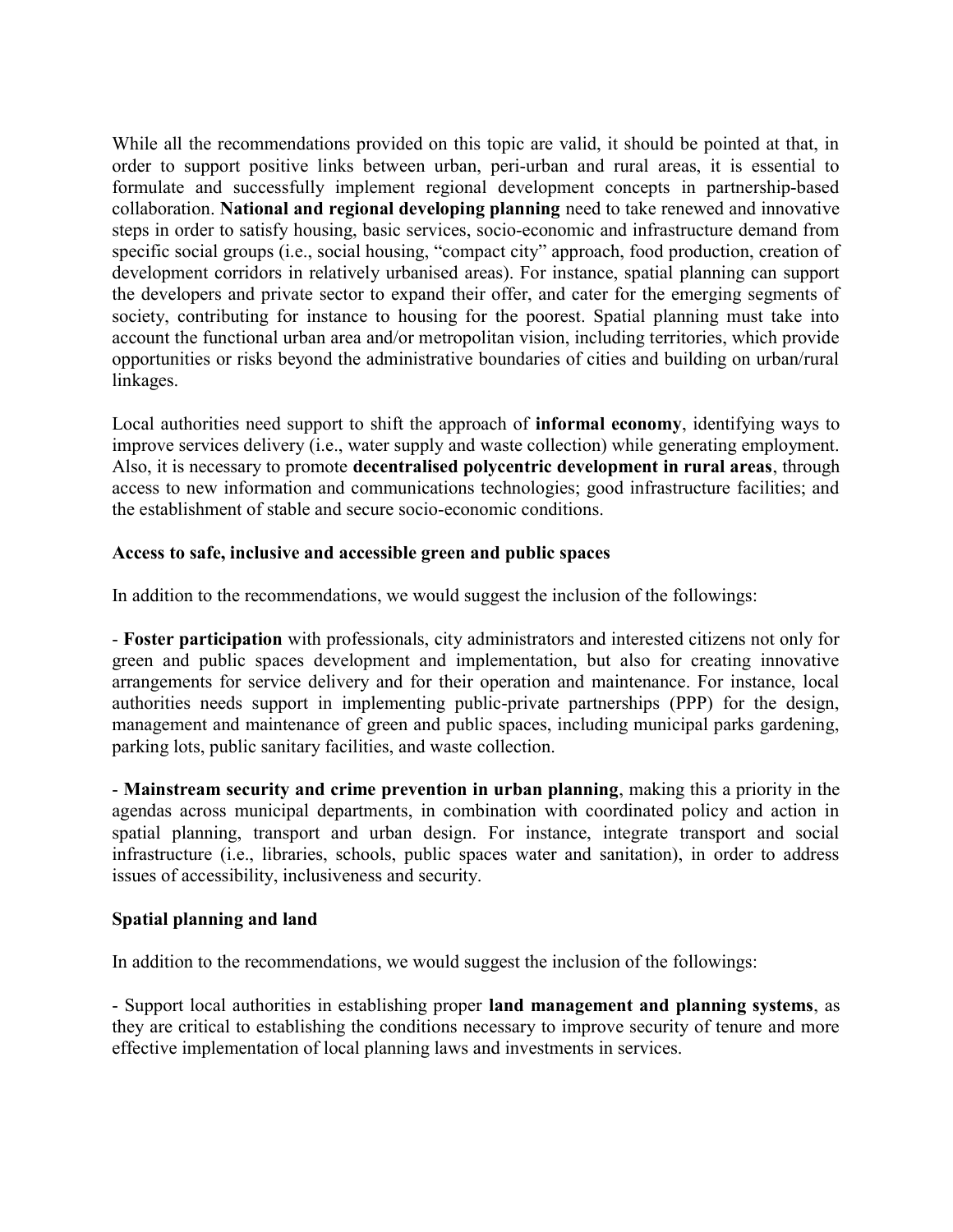- Support local authorities in developing or strengthening land administration procedures, the formulation, dissemination and implementation of urban plans for land use, zoning, urbanization, and environmental management. The development and implementation of a municipal geographic information system and the effective coordination of institutions involved in urbanization and the provision of infrastructure are required.

- Support local authorities in promoting and strengthening the regulation of land tenure and land registration. in peri-urban areas, including the development of methodologies for plot demarcation and land registration.

- Support local authorities in developing and implementing integrated methodologies for the improvement of informal settlements in high-density and peri-urban neighbourhoods, including integrated slum upgrading plans, in support of the regularization of land tenure.

 - Support local authorities in the expansion and updating of information in the municipal cadastre, which is a prerequisite to update the properties' value within the municipal jurisdiction, to increase municipal revenues, and promote the participation of the private sector.

## 8 – URBAN ECOLOGY AND RESILIENCE

Concerning Urban Ecology, the paper makes a very comprehensive listing of practically every aspect that can go wrong with regard to urban development (war, corruption and endemic disease do not feature, but that would perhaps not be appropriate in the present context). The list includes unemployment, poverty and cultural/ethnic constraints: an eventual development of the paper will no doubt need to identify more precisely which elements from these and several of the other listed issues actually align with which Urban Ecology problem. As it stands, the paper seems to be so comprehensive that there may be simply too much taken on board, that any expectation of delivering effective remedies will inevitably be impossible.

A strategic identification of priority actions should be guided by the local conditions and capacities and resources. They should include emergency as well as preventive measures.

Despite the reasonable definition of Urban Ecology up-front, the concept of nature-based solutions is mentioned just once and buried somewhere in the middle. This is one of the apparent weaknesses. In order for solutions to be sustainable, the first choice conceptual basis for improvements to any urban setting, including post-conflict ones, should be to work in concert with the local ecosystem and with the examples that nature provides as durable answers to persistent challenges. Building with nature can help cities to adapt to climate change continuously, by using the formative power of nature. For that reason, nature-based solutions should be far more clearly championed in this paper.

There should also been made further mentions of green-blue infrastructures: spatial frameworks for combinations of long term water- and nature sensitive urban environments with short term economic and social initiatives. Open spaces in urban areas, wet and dry and vegetated, provide an alternative way to design synergies among nature, infrastructure and users. They provide a new balance among the maintenance, storage and discharge of storm water,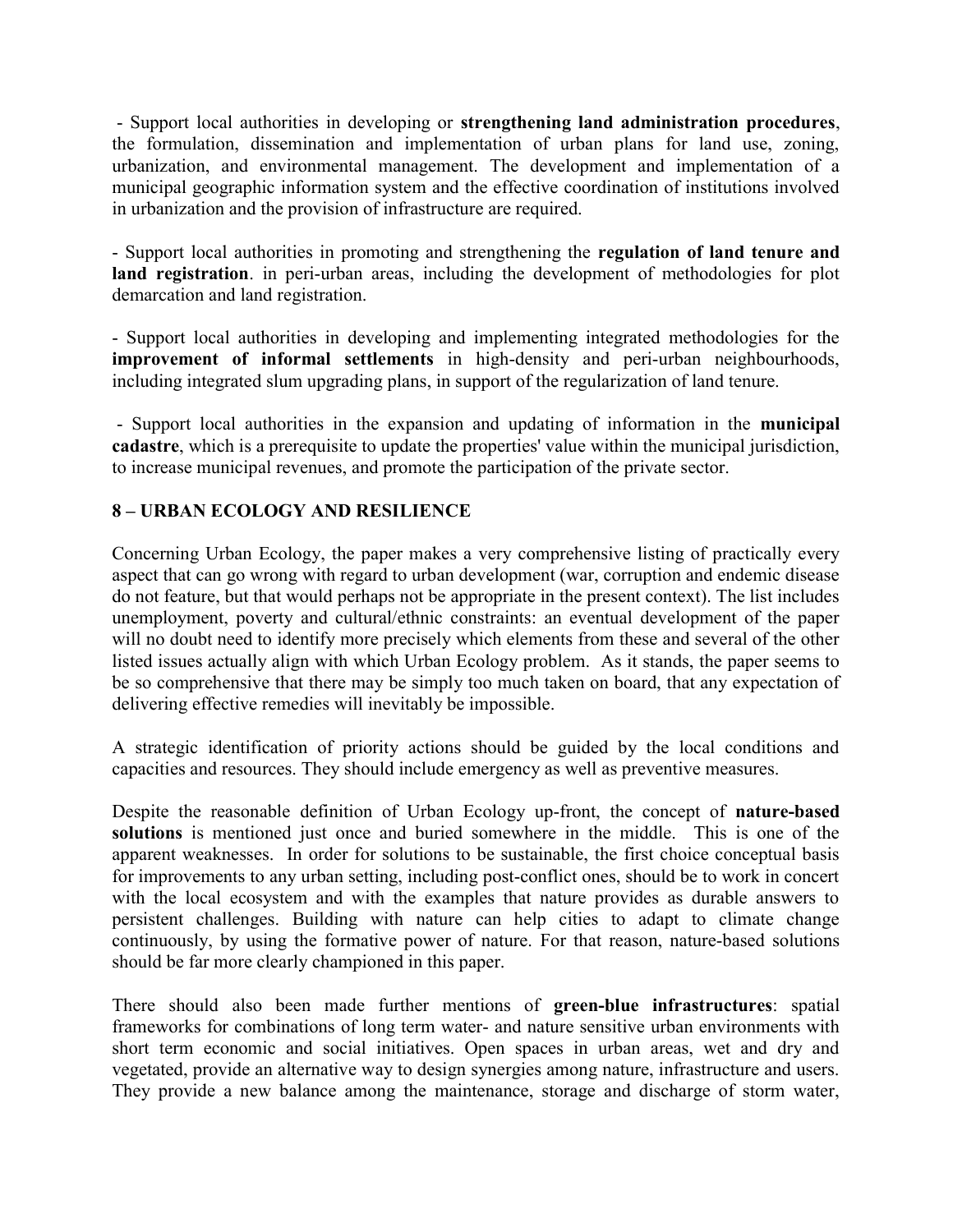resulting in a stabilization of groundwater levels and stopping the process of land subsidence. Moreover, these infrastructures have proved to play a role in urban revitalization, economic development and community building by citizens. Just like nature-based solutions, it aims at delivering multiple ecosystems to people, and should be considered at the planning and designing phases of interventions. Green spaces' functionalities should be increased by naturebased solutions in order to deliver multiple benefits. The policy process should include landscape and visionary architects at earlier stage, and urban planning models should be systemic and include innovative multi-benefit solutions. It should be mentioned that private and public benefits will result, if urban residents are to be more directly consulted at an early stage. Finally, green tax shifts should be proposed as an example of financial instruments to support policies.

At first reading, the paper comes over as more than somewhat idealistic. It presents a learned treatise on what makes urban settings go wrong, presents a range of indeed well thought out but (among experts at least) somewhat off-the-shelf solutions. There should be a far more erudite effort to align types of urban setting (i.e. express some support for establishing an urban typology, as one further basis for progress) with problems typical of one or more urban types. Then, typical solutions for that type can draw more easily on experience with best practices. To an extent, the annexes proceed in that direction, but starting with a typology of cities and working from there seems more logical.

In line with this we would like make plea to identify specific categories of urbanization which require more attention. One example could be delta cities. Urbanizing deltas belong to the most promising regions of the world. At present, deltas are magnets for urbanization and economic development more than ever. In 2050, ca 650 million people will live in delta and coastal urban regions. In many nations, delta and coastal regions are the engines of the national economies with the highest contributions to national GDPs. At the same time, these regions are dealing with extreme vulnerability and face multiple threats related with increasing flood risk, water scarcity, ecological and economic damage. Therefore the challenge is how to combine sustainable economic utilization of these regions with a substantial improvement in the quality of life for all social groups. Urbanizing deltas offer excellent opportunities for smart combinations combining social, economic and environmental aspects of development which are of interest as an example for all cities around the world.

Following on from that, it is worthwhile considering equipping cities with a tool or system that enables them to very simply (i.e. using existing or cheaply acquired data) benchmark where the city stands at a single point in time. Only on the basis of assessing a situation at a single point in time can a fresh start be drawn-up – indeed an essential start-point if investment is to be sought. Moreover, a benchmarking tool can also be used again to assess either progress over time (again, essential for proving progress has been achieved) or for comparison with other cities of a similar type. This latter factor can also usefully generate sharing of best practices.

Where resilience is concerned, the framework should make better reference to the most pressing priority areas and related actions on urban resilience in the Sendai Framework for Disaster Risk Reduction adopted in March 2015. Sendai targets notably include the need to 'substantially reduce disaster damage to critical infrastructure and disruption of basic services, among them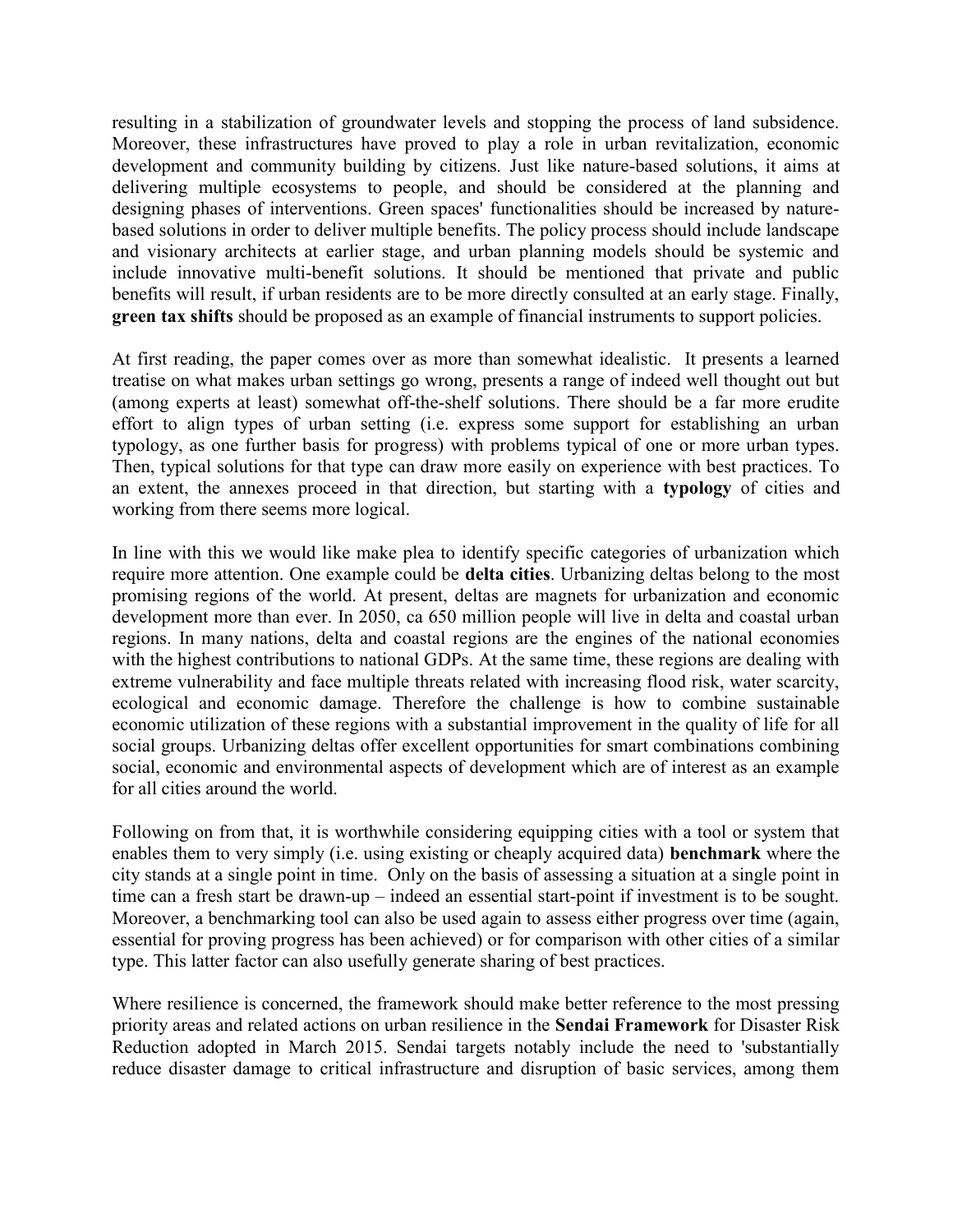health and educational facilities, including through developing their resilience by 2030'. It is also necessary to include both nature-based and technological as well as social solutions.

The paper does not include any vision on the aspect of water in urban ecology and resilience, whilst it is central to both. Many cities are located at either a river, sea or lake; and very often at the interface: delta-cities. Water links cities with its hinterland (for trade, but also for drinking water, water quality, flooding, etc.) as well as with different sectors, like energy, food, ecosystems. Urban water poses opportunities for ecology and resilience, as it adds to the recreational aspects and livability of a city, as well as to its trade/shipping opportunities, thereby increasing its economic position. But is also poses serious threats: the impact from flooding from river and seas is exacerbated by climate change, since the majority of its impacts are channeled through water (sea and river level rise; salinization; droughts; extreme weather events like heavy rainfall). Given the high concentration of people in cities – as well as economic activity – this can have disastrous results. Furthermore, many cities use groundwater for the provision of drinking water to their citizens. However, as a result cities located in areas with soft sub-soils, like in river/coastal/delta areas, face the issue of compacting soils, subsidence. Subsidence often occurs at a higher rate compared to sea level rise. The concentration of people also affects water quality, affecting the access to clean drinking water and human health. Therefore, water should be included in urban strategies on urban ecology and resilience: integrated management of water (including on an energy-water-food nexus basis) provides a firm basis for urban development

Furthermore, the paper may reflect better that the city as being an entity not in isolation, but dependent on regional circumstances. Especially in the case of water, it should be noted that water (flooding, pollution, etc.) does not respect the city boundaries. A river basin approach is key for achieving a resilient city. This is why we suggest adding the catchment area to the scale of the future cities and it is also something to consider in light of disaster risk governance.

The identification of challenges should also point at the lack of disaster risk governance and make a reference to the need to educate residents on consumption patterns. As regards planning, the risks associated with rapid and unplanned urbanisation, affecting the most vulnerable, should also be mentioned, as the challenge of integrating temporary, unplanned construction that results from a crisis. Furthermore, planned urban development is also a means to increase resilience of cities against natural and man-made disasters. Planning should be aimed at anticipation of expected or possible effects of climate change, i.e. by safeguarding the location of vital infrastructure like hospitals and evacuation routes; by putting hard infrastructure in place for prevention; creating multifunctional and open spaces, etc. Under key transformations related to governance, the following point should be added: 'Disaster risk governance should be strengthened through encouraging the establishment of necessary mechanisms and incentives to ensure high levels of compliance with the existing safety-enhancing provisions of sectoral laws and regulations, including those addressing land use and urban planning, building codes, environmental and resource management'.

In addition, the paper does not specifically reflect the need to invest in prevention of disasters, whilst investment in prevention of disasters is often proven to be a very sensible action as it decreases the number of livelihoods at stake and protects the economic assets of the city.